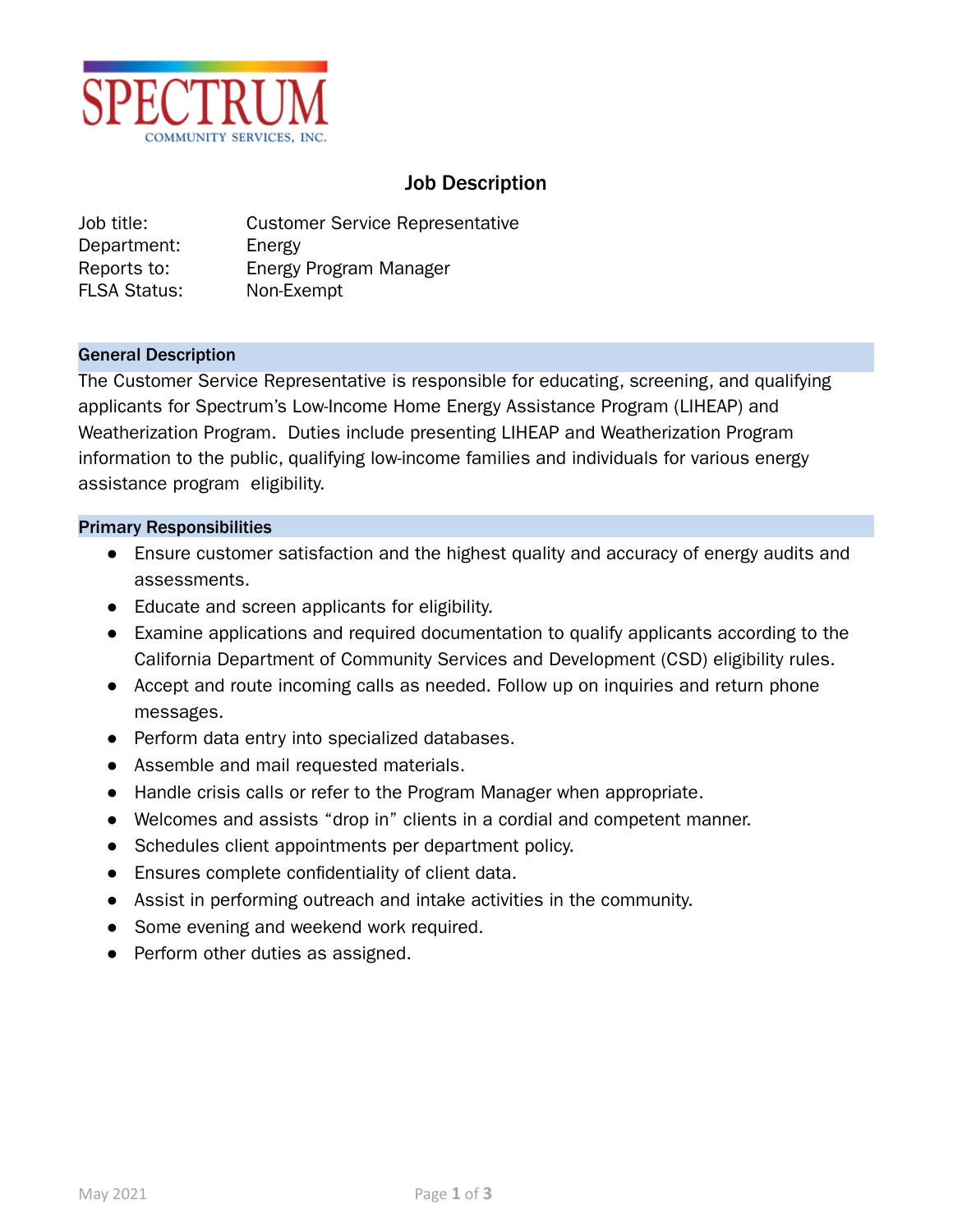The minimum qualifications, physical demands, and work environment characteristics described below are representative of those that must be met or will be encountered by an employee while performing the primary responsibilities of this job. Reasonable accommodations may be made to enable individuals with disabilities to perform the primary responsibilities.

#### Minimum Qualifications

- High School Diploma/GED required.
- Well-organized, self-directed, and highly motivated.
- Clear and concise oral communication skills.
- Strong desire to work in the non-profit sector as well as interest in energy conservation.
- Solid writing skills and documentation knowledge.
- Government contract compliance experience preferred.
- Results-oriented problem solver.
- Strong business-to-consumer service orientation; skilled in working with the public in diverse communities.
- Proficient to excellent computer skills in Google Suite (ie: Google Docs, Sheets, Mail) and Microsoft Office Microsoft Outlook, Word, Excel).
- Proficient use of social media and Internet.
- Must be able to read, speak, and write English fluently; Bilingual preferred (Spanish, Mandarin, Cantonese, Farsi).
- Ability to follow verbal and written instructions in English

### Physical Demands

- While performing the duties of this job the employee is regularly required to sit, stand and move from one area to another.
- Finger dexterity for activities such as typing, use of the computer mouse, computer usage, recording money, grasping, and other repetitive motions.
- The employee is occasionally required to bend, reach, lift and relocate items weighing up to 10 lbs.
- Vision abilities required include close vision, distance vision and ability to adjust focus.

### Work Environment

- The work is performed indoors which is temperature controlled.
- The noise level is normally quiet.

### General Competencies

### **Interpersonal**

- Strive for improvement in self and for Spectrum; make recommendations for improvements
- Respond timely to requests for information, service and assistance
- Demonstrate a positive and productive attitude; have an open mind and be objective, trustworthy, honest and ethical
- Maintain a high level of professionalism and confidentiality

## Organizational

- Use and conserve organizational resources efficiently and effectively
- Prioritize and plan work activities